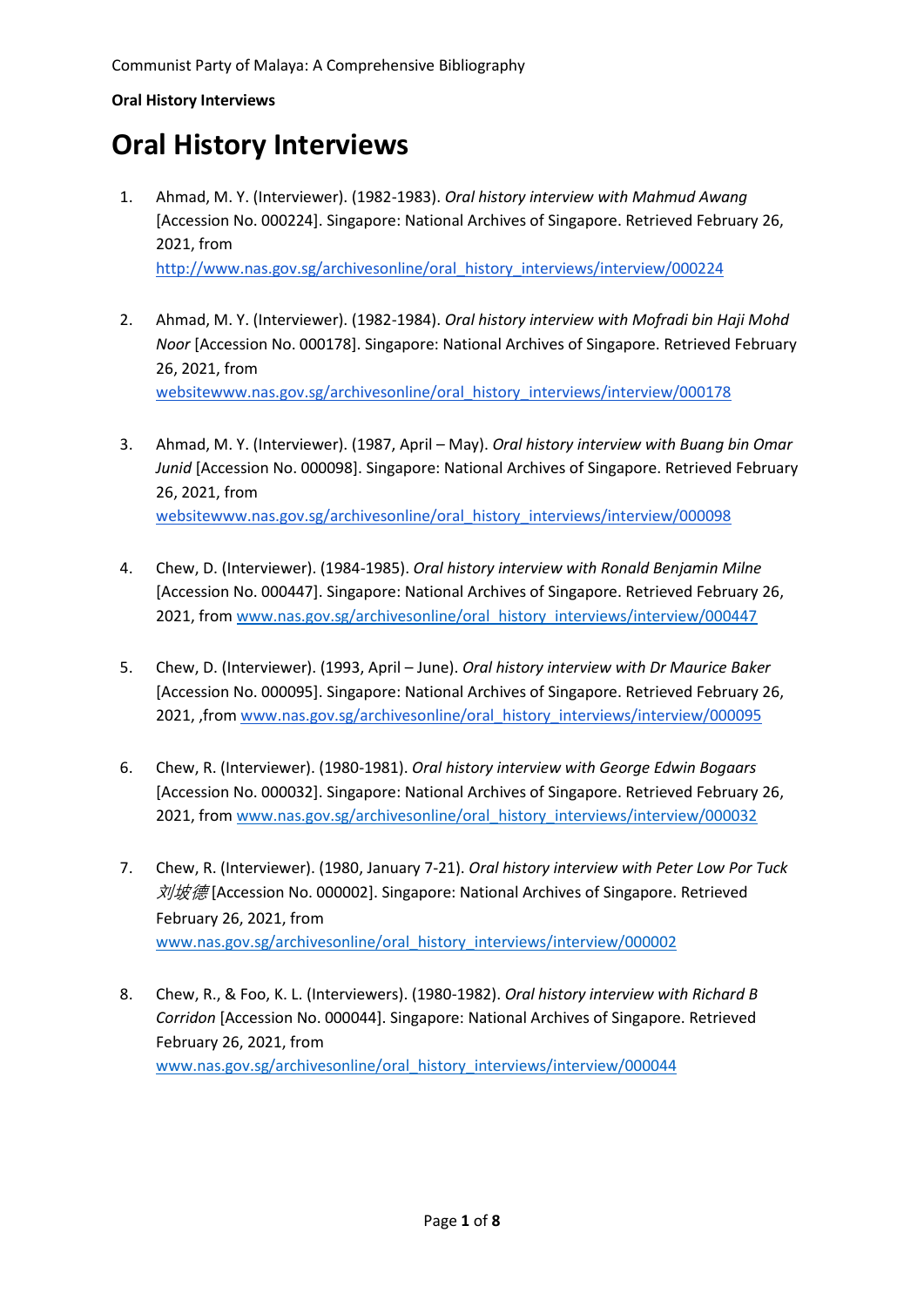9. Chew, Robert. (Interviewer). (1980, June-October). *Oral history interview with Fong Sip Chee*  $\hat{\beta}$  / $\hat{\beta}$  [Accession No. 000024]. Singapore: National Archives of Singapore. Retrieved February 26, 2021, from

[www.nas.gov.sg/archivesonline/oral\\_history\\_interviews/interview/000024](http://www.nas.gov.sg/archivesonline/oral_history_interviews/interview/000024)

10. Chong, C. L. (Interviewer). (1997, May 29). *Oral history interview with Lung Chiu Ying* 龙朝英 [Accession No. 001894]. Singapore: National Archives of Singapore. Retrieved February 26, 2021, from

- 11. Chua, J. (Interviewer). (1994-1995). *Oral history interview with Rudy William Mosbergen* [Accession No. 000510]. Singapore: National Archives of Singapore. Retrieved February 26, 2021, from [www.nas.gov.sg/archivesonline/oral\\_history\\_interviews/interview/000510](http://www.nas.gov.sg/archivesonline/oral_history_interviews/interview/000510)
- 12. Chua, S. K. (Interviewer). (1981-1982). *Oral history interview with See Hong Peng* 施方平 [Accession No. 000135]. Singapore: National Archives of Singapore. Retrieved February 26, 2021, from [www.nas.gov.sg/archivesonline/oral\\_history\\_interviews/interview/000135](http://www.nas.gov.sg/archivesonline/oral_history_interviews/interview/000135)
- 13. Chua, S. K. (Interviewer). (1982, April 22). *Oral history interview with Lee Han Kong* 李汉光 [Accession No. 000179]. Singapore: National Archives of Singapore. Retrieved February 26, 2021, from [www.nas.gov.sg/archivesonline/oral\\_history\\_interviews/interview/000179](http://www.nas.gov.sg/archivesonline/oral_history_interviews/interview/000179)
- 14. Foo, K. L. (Interviewer). (1981-1982). *Oral history interview with Gerald De Cruz* [Accession No. 000105]. Singapore: National Archives of Singapore. Retrieved February 26, 2021, from [www.nas.gov.sg/archivesonline/oral\\_history\\_interviews/interview/000105](http://www.nas.gov.sg/archivesonline/oral_history_interviews/interview/000105)
- 15. Foo, K. L. (Interviewer). (1981-1982). *Oral history interview with Othman Wok* [Accession No. 000133]. Singapore: National Archives of Singapore. Retrieved February 26, 2021, from [www.nas.gov.sg/archivesonline/oral\\_history\\_interviews/interview/000133](http://www.nas.gov.sg/archivesonline/oral_history_interviews/interview/000133)
- 16. Foo, K. L. (Interviewer). (1981-1982). *Oral history interview with Sir Thomas Percy Ferguson McNeice* [Accession No. 000099]. Singapore: National Archives of Singapore. Retrieved February 26, 2021, from [www.nas.gov.sg/archivesonline/oral\\_history\\_interviews/interview/000099](http://www.nas.gov.sg/archivesonline/oral_history_interviews/interview/000099)
- 17. Foo, K. L. (Interviewer). (1982-1983). *Oral history interview with Dennis Bloodworth* [Accession No. 000166]. Singapore: National Archives of Singapore. Retrieved February 26, 2021, from [websitewww.nas.gov.sg/archivesonline/oral\\_history\\_interviews/interview/000166](http://www.nas.gov.sg/archivesonline/oral_history_interviews/interview/000166)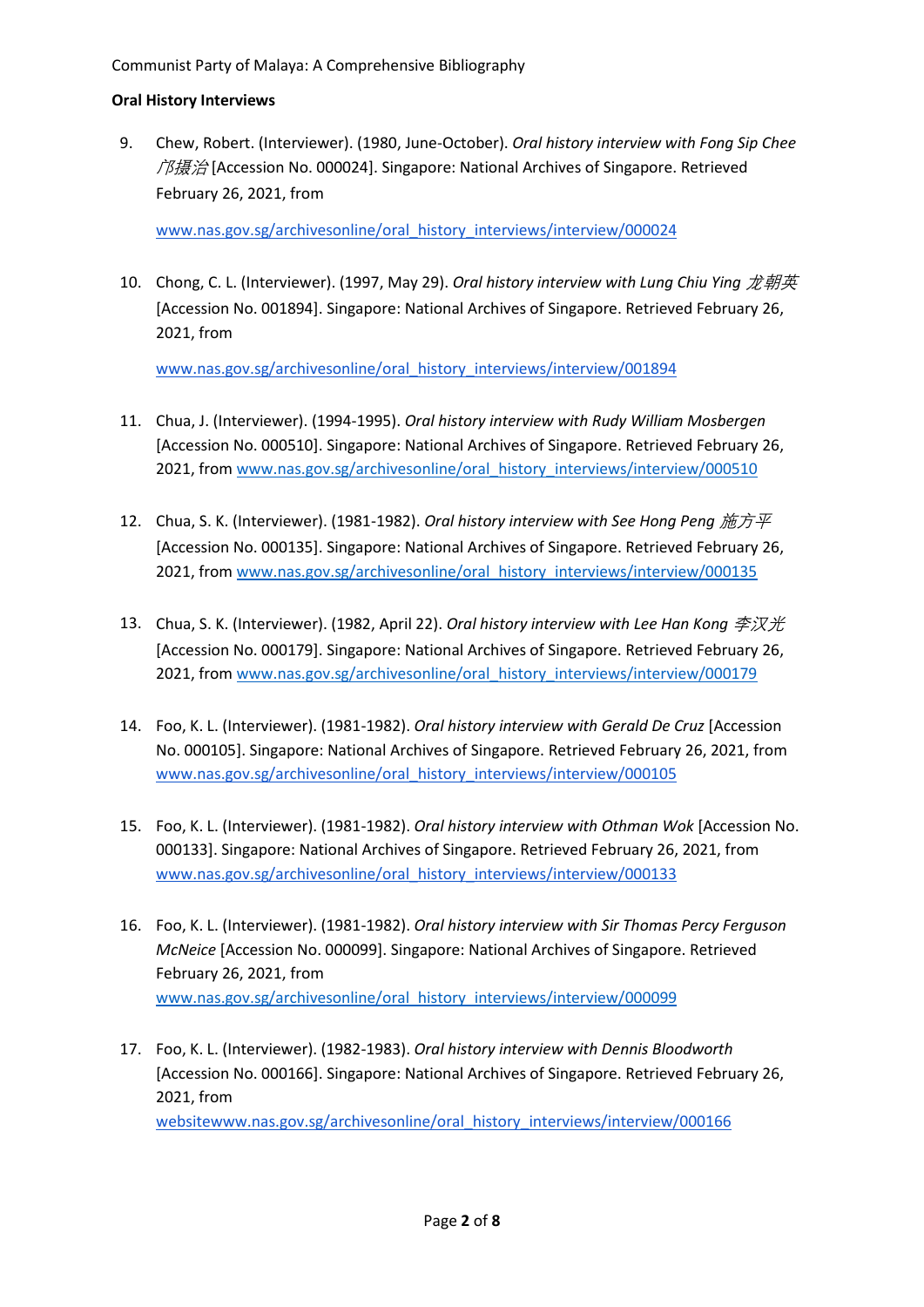- 18. Foo, K. L., & Sellamuthoo, S. (Interviewers). (2010-2011). *Oral history interviews with Tang See Chim* [Accession No. E000315]. Singapore: National Archives of Singapore. Retrieved February 26, 2021, from [www.nas.gov.sg/archivesonline/oral\\_history\\_interviews/interview/E000315](http://www.nas.gov.sg/archivesonline/oral_history_interviews/interview/E000315)
- 19. Foo, K. L., & Tan, L. (Interviewers). (1983, March-July). *Oral history interview with Alex Josey* [Accession No. 000259]. Singapore: National Archives of Singapore. Retrieved February 26, 2021, from

[www.nas.gov.sg/archivesonline/oral\\_history\\_interviews/interview/000259](http://www.nas.gov.sg/archivesonline/oral_history_interviews/interview/000259)

- 20. Foo, K. L., Tan, L. & Lim, H. S. (Interviewers). (1982-1986). *Oral history interview with Dr Lim Hock Siew* [Accession No. 000215]. Singapore: National Archives of Singapore. Retrieved February 26, 2021, from [www.nas.gov.sg/archivesonline/oral\\_history\\_interviews/interview/000215](http://www.nas.gov.sg/archivesonline/oral_history_interviews/interview/000215)
- 21. Goh, A. (Interviewer). (1991-1992). *Oral history interview with Lam Chit Lee* 蓝炽理 [Accession No. 000054]. Singapore: National Archives of Singapore. Retrieved February 26, 2021, from [www.nas.gov.sg/archivesonline/oral\\_history\\_interviews/interview/000054](http://www.nas.gov.sg/archivesonline/oral_history_interviews/interview/000054)
- 22. Goh, C. K. (Interviewer). (1980-1981). *Oral history interview with Soon Loh Boon* 孙罗 [Accession No. 000048]. Singapore: National Archives of Singapore. Retrieved February 26, 2021, from [www.nas.gov.sg/archivesonline/oral\\_history\\_interviews/interview/000048](http://www.nas.gov.sg/archivesonline/oral_history_interviews/interview/000048)
- 23. Goh, C. K. (Interviewer). (1980, July September). *Oral history interview with Ong Chang Sam* 王清杉 [Accession No. 000010]. Singapore: National Archives of Singapore. Retrieved February 26, 2021, from

- 24. Goh, C. K. (Interviewer). (1981, September October). *Oral history interview with Kow Kee Seng* 高祺生 [Accession No. 000090]. Singapore: National Archives of Singapore. Retrieved February 26, 2021, from [https://www.nas.gov.sg/archivesonline/oral\\_history\\_interviews/interview/000090](https://www.nas.gov.sg/archivesonline/oral_history_interviews/interview/000090)
- 25. Goh, C. K., & Lim, L. H. (Interviewers). (1981-2006). *Oral history interview with Chen Say Jame @ Tan Say Khai* 陈世鉴 [Accession No. 000138]. Singapore: National Archives of Singapore. Retrieved February 26, 2021, from [https://www.nas.gov.sg/archivesonline/oral\\_history\\_interviews/interview/000138](https://www.nas.gov.sg/archivesonline/oral_history_interviews/interview/000138)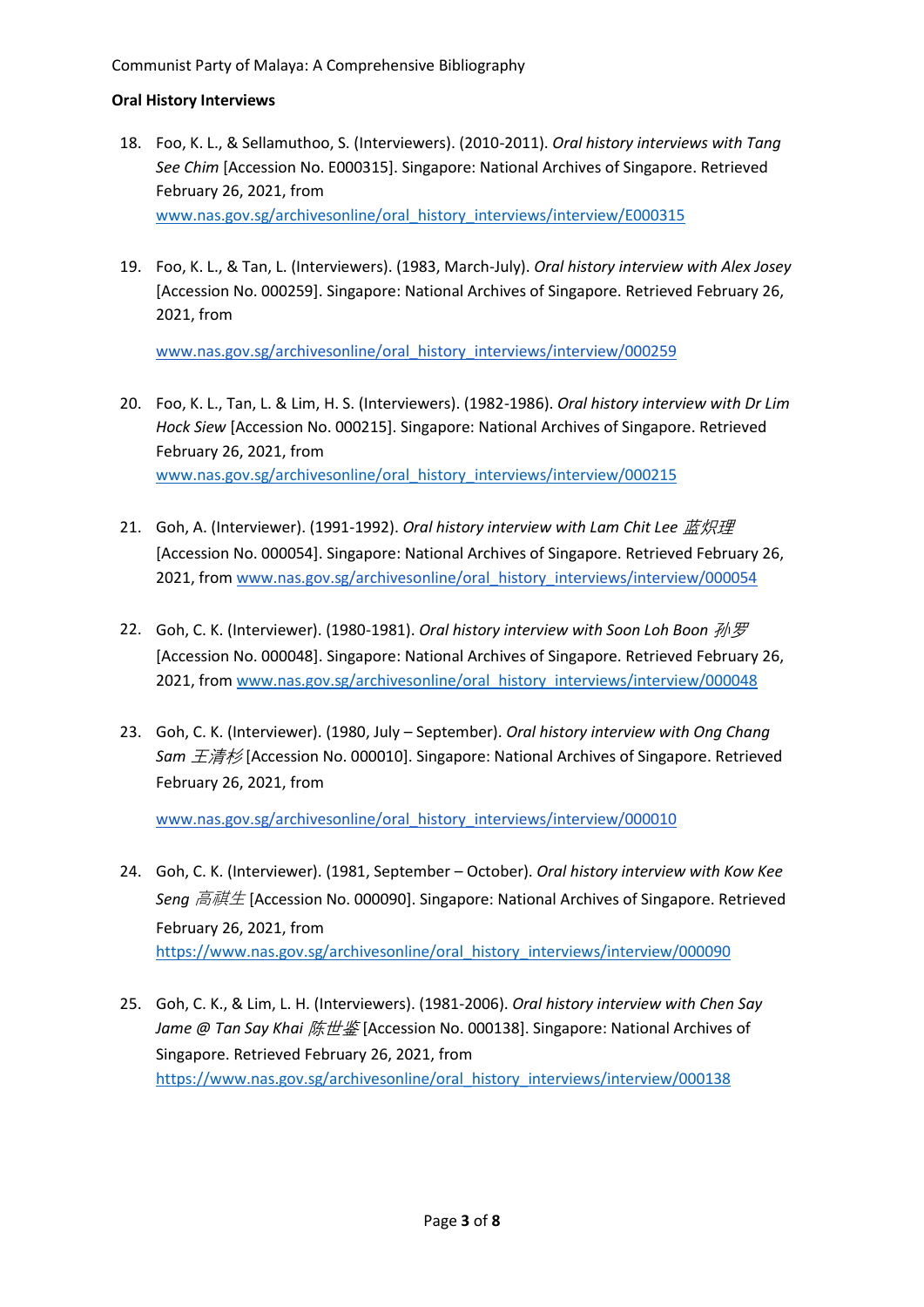- 26. Goh, C. K. (Interviewer). (1982, June 28). *Oral history interview with Lim Soo Gan* 林树彦 [Accession No. 000234]. Singapore: National Archives of Singapore. Retrieved February 26, 2021, from [https://www.nas.gov.sg/archivesonline/oral\\_history\\_interviews/interview/000234](https://www.nas.gov.sg/archivesonline/oral_history_interviews/interview/000234)
- 27. Khoo, L. Y. (Interviewer). (1980, February March). *Oral history interview with Lee Gek Seng*  $\overline{\mathcal{Z}} \overline{\mathcal{Z}}$  (Accession No. 000009]. Singapore: National Archives of Singapore. Retrieved February 26, 2021, from [www.nas.gov.sg/archivesonline/oral\\_history\\_interviews/interview/000009](http://www.nas.gov.sg/archivesonline/oral_history_interviews/interview/000009)
- 28. Kwek, K. (Interviewer). (2004, March-May). *Oral history interview with Eric Cheong Yuen Chee* 张润志 [Accession No. 002838]. Singapore: National Archives of Singapore. Retrieved February 26, 2021, from [www.nas.gov.sg/archivesonline/oral\\_history\\_interviews/interview/002838](http://www.nas.gov.sg/archivesonline/oral_history_interviews/interview/002838)
- 29. Lee-Koh, A. (Interviewer). (1980, February March). *Oral history interview with S. V. Lingam* [Accession No. 000014]. Singapore: National Archives of Singapore. Retrieved February 26, 2021, from [www.nas.gov.sg/archivesonline/oral\\_history\\_interviews/interview/000014](http://www.nas.gov.sg/archivesonline/oral_history_interviews/interview/000014)
- 30. Lee-Koh, A. (Interviewer). (1980, July 1-8). *Oral history interview with Tay Seow Huah* [Accession No. 000030]. Singapore: National Archives of Singapore. Retrieved February 26, 2021, from

[www.nas.gov.sg/archivesonline/oral\\_history\\_interviews/interview/000030](http://www.nas.gov.sg/archivesonline/oral_history_interviews/interview/000030)

- 31. Lee-Koh, A. (Interviewer). (1981-1982). *Oral history interview with Michael Fernandez* [Accession No. 000076]. Singapore: National Archives of Singapore. Retrieved February 26, 2021, from [www.nas.gov.sg/archivesonline/oral\\_history\\_interviews/interview/000076](http://www.nas.gov.sg/archivesonline/oral_history_interviews/interview/000076)
- 32. Lee-Koh, A. (Interviewer). (1981, January August). *Oral history interview with LEE Khoon Choy* 李炯才 [Accession No. 000022]. Singapore: National Archives of Singapore. Retrieved February 26, 2021, from [www.nas.gov.sg/archivesonline/oral\\_history\\_interviews/interview/000022](http://www.nas.gov.sg/archivesonline/oral_history_interviews/interview/000022)
- 33. Lee-Koh, A., & Tan, K. C. (Interviewers). (1981-1982). *Oral history interview with Devan Nair Chengara Veetil* [Accession No. 000049]. Singapore: National Archives of Singapore. Retrieved February 26, 2021, from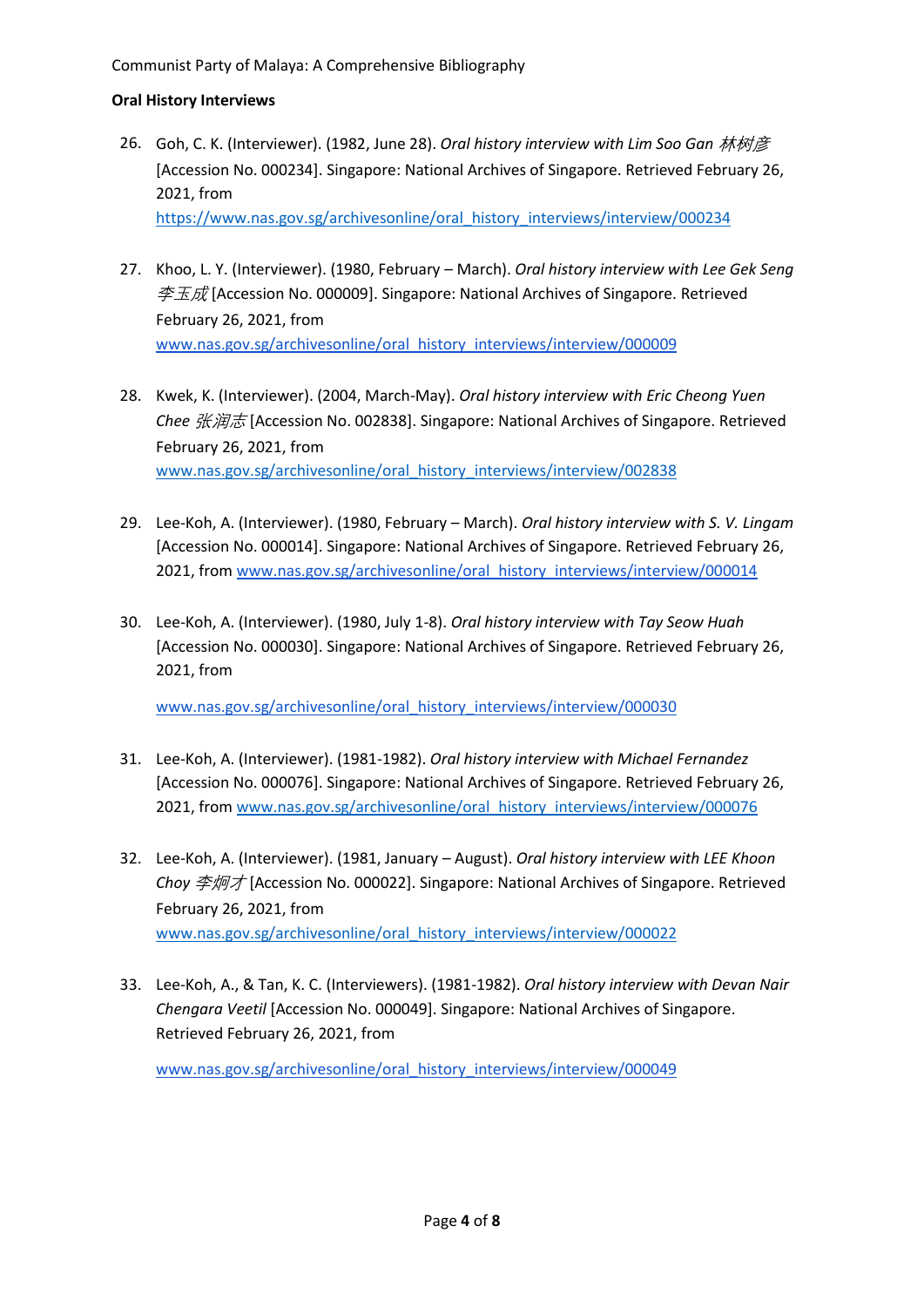#### Communist Party of Malaya: A Comprehensive Bibliography

#### **Oral History Interviews**

- 34. Lee, L. C. (Interviewer). (1996, February 12-16). *Oral history interview with Prof. Arthur Lim Siew Ming* [Accession No. 001738]. Singapore: National Archives of Singapore. Retrieved February 26, 2021, from [https://www.nas.gov.sg/archivesonline/oral\\_history\\_interviews/interview/001738](https://www.nas.gov.sg/archivesonline/oral_history_interviews/interview/001738)
- 35. Lim, H. S. (Interviewer). (1983, October December). *Oral history interview with Jumabhoy Mohamed Jumabhoy* [Accession No. 000318]. Singapore: National Archives of Singapore. Retrieved February 26, 2021, from

- 36. Lim, H. S. (Interviewer). (1984, July August). *Oral history interview with Lee Yew Seng* 李友  $\bar{E}$  [Accession No. 000073]. Singapore: National Archives of Singapore. Retrieved February 26, 2021, from [http://www.nas.gov.sg/archivesonline/oral\\_history\\_interviews/interview/000073](http://www.nas.gov.sg/archivesonline/oral_history_interviews/interview/000073)
- 37. Lim, H. S. (Interviewer). (1985, June 15-18). *Oral history interview with, James Joseph Puthucheary* [Accession No. 000570]. Singapore: National Archives of Singapore. Retrieved February 26, 2021, from [www.nas.gov.sg/archivesonline/oral\\_history\\_interviews/interview/000570](http://www.nas.gov.sg/archivesonline/oral_history_interviews/interview/000570)
- 38. Lim, H. S. (Interviewer). (1985, June 16). *Oral history interview with Sidney Woodhull* [Accession No. 000572]. Singapore: National Archives of Singapore. Retrieved February 26, 2021, from [http://www.nas.gov.sg/archivesonline/oral\\_history\\_interviews/interview/000572](http://www.nas.gov.sg/archivesonline/oral_history_interviews/interview/000572)
- 39. Lim, H. S. (Interviewer). (1992, July-October). Oral history interview with Eu Chooi Yip 余柱业 [Accession No. 001359]. Singapore: National Archives of Singapore. Retrieved February 26, 2021, from [www.nas.gov.sg/archivesonline/oral\\_history\\_interviews/interview/001359](http://www.nas.gov.sg/archivesonline/oral_history_interviews/interview/001359)
- 40. Lim, H. S. (Interviewer).(1982-1984). *Oral history interviews with Tan Kok Kheng* 陈国庆 [Accession No. 000232]. Singapore: National Archives of Singapore. Retrieved February 26, 2021, from [www.nas.gov.sg/archivesonline/oral\\_history\\_interviews/interview/000232](http://www.nas.gov.sg/archivesonline/oral_history_interviews/interview/000232)
- 41. Lim, I. (1988, March 10). *Oral history interview with Chang Joo Phong* [Accession No. 000892]. Singapore: National Archives of Singapore. Retrieved February 26, 2021, from [www.nas.gov.sg/archivesonline/oral\\_history\\_interviews/interview/000892](http://www.nas.gov.sg/archivesonline/oral_history_interviews/interview/000892)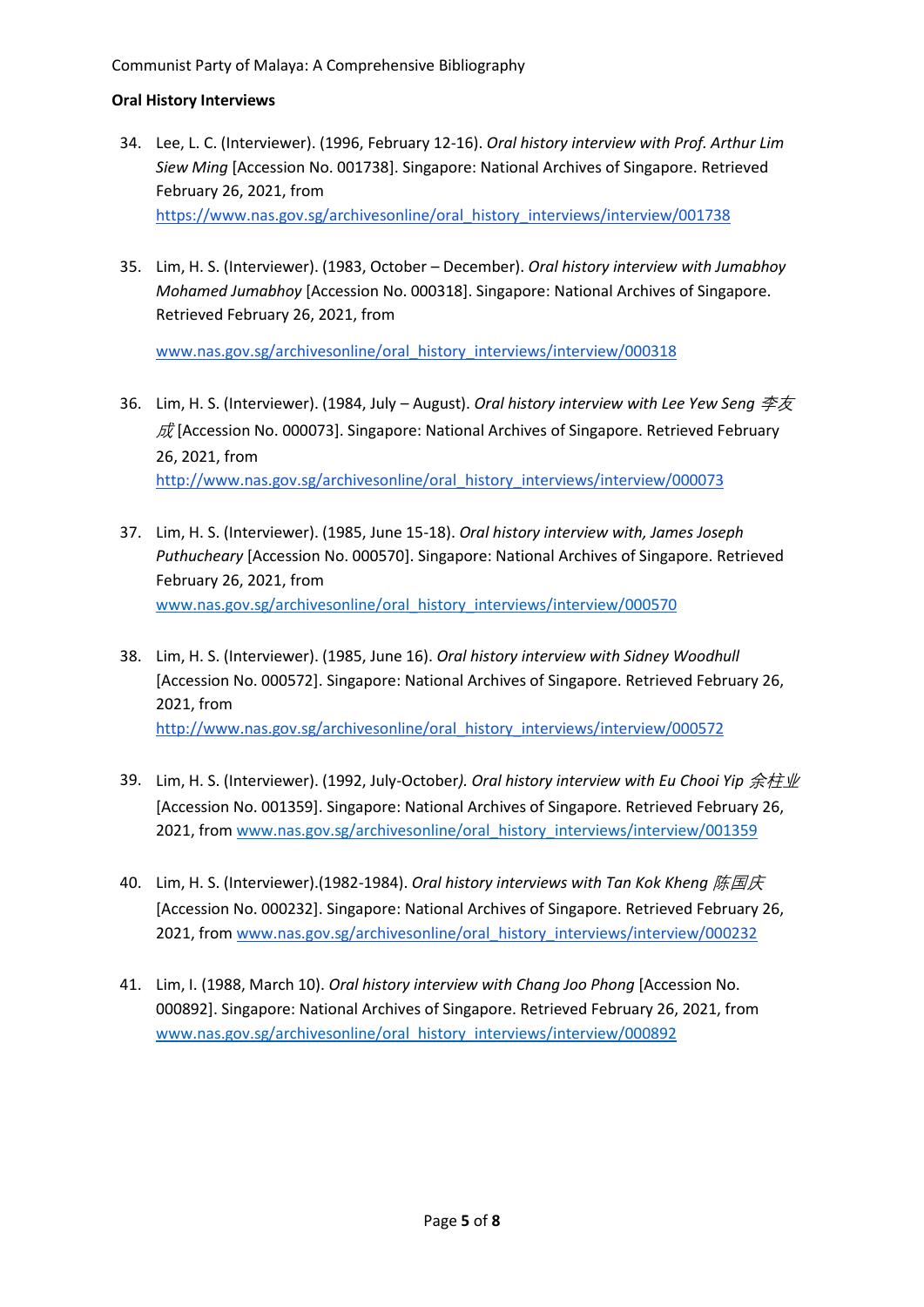- 42. Lim, I. (Interviewer). (1988, December 12). *Oral history interview with Choo Siu Heng @ Choo Siew Heng* 朱秀兴 [Accession No. 000980]. Singapore: National Archives of Singapore. Retrieved February 26, 2021, from [www.nas.gov.sg/archivesonline/oral\\_history\\_interviews/interview/000980](http://www.nas.gov.sg/archivesonline/oral_history_interviews/interview/000980)
- 43. Lim, I. (Interviewer). (1989-1991). *Oral history interview with Chor Yeok Eng* 曹煜英 [Accession No. 001053]. Singapore: National Archives of Singapore. Retrieved February 26, 2021, from

- 44. Lim, I. (Interviewer). (1991, October).*Oral history interview with John Leslie Michael Gorrie* [Accession No. 001309]. Singapore: National Archives of Singapore. Retrieved February 26, 2021, from [www.nas.gov.sg/archivesonline/oral\\_history\\_interviews/interview/001309](http://www.nas.gov.sg/archivesonline/oral_history_interviews/interview/001309)
- 45. Lim, J. (Interviewer). (2002-2003). *Oral history interview with Lim Ho Hup* 林和合[Accession No. 002247]. Singapore: National Archives of Singapore. Retrieved February 26, 2021, from [www.nas.gov.sg/archivesonline/oral\\_history\\_interviews/interview/002247](http://www.nas.gov.sg/archivesonline/oral_history_interviews/interview/002247)
- 46. Lim, J. (Interviewer). (2002-2003). *Oral history interview with Seah Chiang Nee 佘长年* [Accession No. 002709]. Singapore: National Archives of Singapore. Retrieved February 26, 2021, from [www.nas.gov.sg/archivesonline/oral\\_history\\_interviews/interview/002709](http://www.nas.gov.sg/archivesonline/oral_history_interviews/interview/002709)
- 47. Lim, P. H., & Lim, H. S. (Interviewers). (1979-1981). *Oral history interview with Tan Ee Leong*  $K#E$  [Accession No. 000003]. Singapore: National Archives of Singapore. Retrieved February 26, 2021, from [www.nas.gov.sg/archivesonline/oral\\_history\\_interviews/interview/000003](http://www.nas.gov.sg/archivesonline/oral_history_interviews/interview/000003)
- 48. Low, L. L. (Interviewer). (1994, June 6-8). *Oral history interview with Lee Kip Lin* 李急麟 [Accession No. 001491]. Singapore: National Archives of Singapore. Retrieved February 26, 2021, from [www.nas.gov.sg/archivesonline/oral\\_history\\_interviews/interview/001491](http://www.nas.gov.sg/archivesonline/oral_history_interviews/interview/001491)
- 49. Oral History Centre. (1981-1982). *Oral history interview with Haji Rahmat bin Kenap* [Accession No. 000121]. Singapore: National Archives of Singapore. Retrieved February 26, 2021, from [www.nas.gov.sg/archivesonline/oral\\_history\\_interviews/interview/000121](http://www.nas.gov.sg/archivesonline/oral_history_interviews/interview/000121)
- 50. Pitt, K. W. (Interviewer). (1983-1984). *Oral history interview with Velauthar Ambiavagar* [Accession No. 000355]. Singapore: National Archives of Singapore. Retrieved February 26, 2021, from [www.nas.gov.sg/archivesonline/oral\\_history\\_interviews/interview/000355](http://www.nas.gov.sg/archivesonline/oral_history_interviews/interview/000355)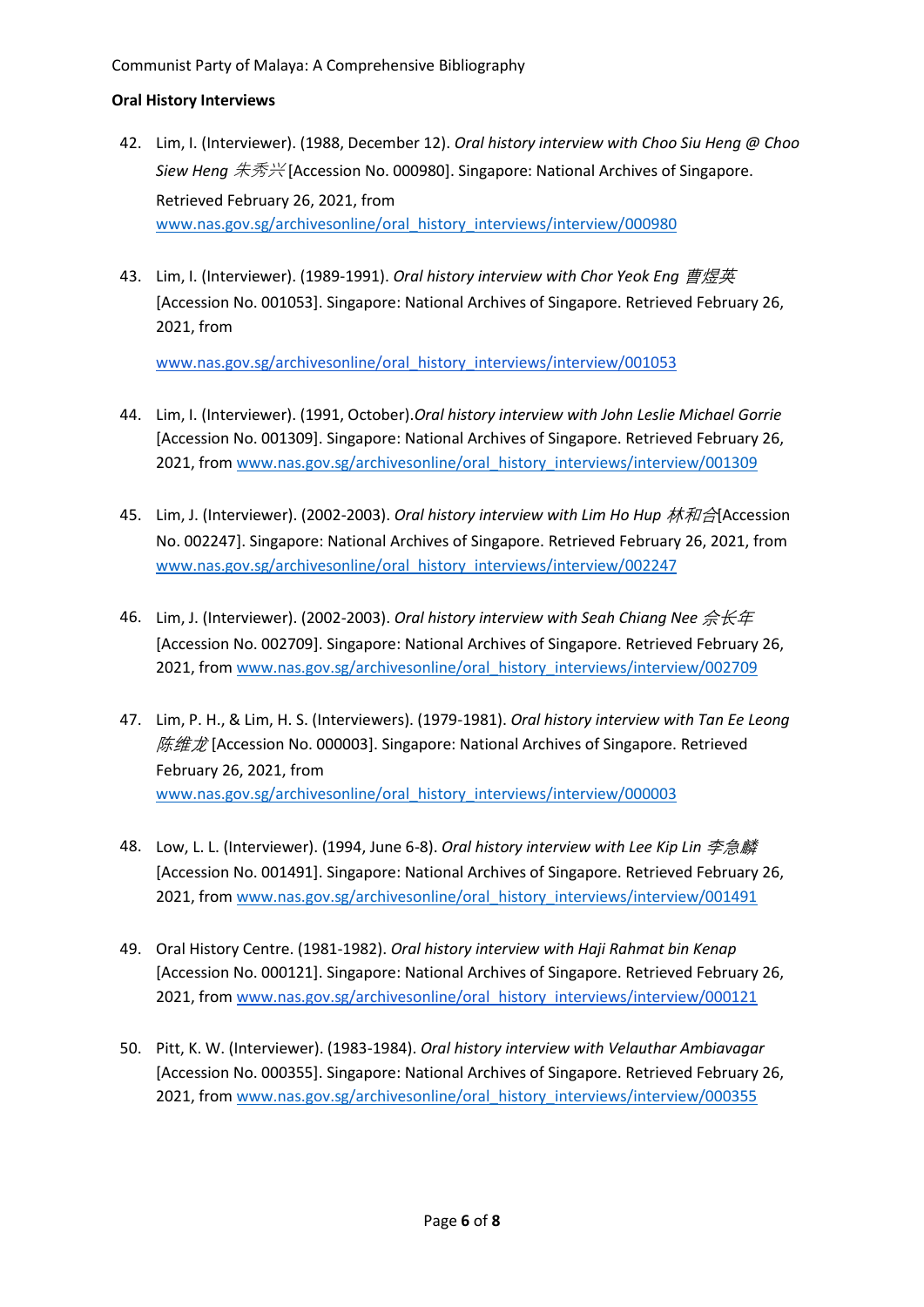- 51. Quah, I. (Interviewer). (1994, October November). *Oral history interview with NG Soo Siah*  $\frac{\text{#My}}{\text{#W}}$  [Accession No. 001576]. Singapore: National Archives of Singapore. Retrieved February 26, 2021, from [www.nas.gov.sg/archivesonline/oral\\_history\\_interviews/interview/001576](http://www.nas.gov.sg/archivesonline/oral_history_interviews/interview/001576)
- 52. Quah, I. (Interviewer). (2002, February March). *Oral history interview with Teong Eng Siong*  张永祥 [Accession No. 002605]. Singapore: National Archives of Singapore. Retrieved February 26, 2021, from [www.nas.gov.sg/archivesonline/oral\\_history\\_interviews/interview/002605](http://www.nas.gov.sg/archivesonline/oral_history_interviews/interview/002605)
- 53. Supramaniam, R. (Interviewer). (1994, March 17). *Oral history interview with Soundara Rajan* [Accession No. 001706]. Singapore: National Archives of Singapore. Retrieved February 26, 2021, from [www.nas.gov.sg/archivesonline/oral\\_history\\_interviews/interview/001706](http://www.nas.gov.sg/archivesonline/oral_history_interviews/interview/001706)
- 54. Tan, B. L. (Interviewer). (1982, March April). *Oral history interview with Lim Soo Gan* 林树  $\cancel{\mathcal{B}}$  [Accession No. 000147]. Singapore: National Archives of Singapore. Retrieved February 26, 2021, from [www.nas.gov.sg/archivesonline/oral\\_history\\_interviews/interview/000147](http://www.nas.gov.sg/archivesonline/oral_history_interviews/interview/000147)
- 55. Tan, B. L. (Interviewer). (1984, April 7). *Oral history interview with John L H Davis* [Accession No. 000405]. Singapore: National Archives of Singapore. Retrieved February 26, 2021, from [websitewww.nas.gov.sg/archivesonline/oral\\_history\\_interviews/interview/000405](http://www.nas.gov.sg/archivesonline/oral_history_interviews/interview/000405)
- 56. Tan, B. L. (Interviewer). (1984, April 9). *Oral history interview with Richard Neville Broome* [Accession No. 000406]. Singapore: National Archives of Singapore. Retrieved February 26, 2021, from [websitewww.nas.gov.sg/archivesonline/oral\\_history\\_interviews/interview/000406](http://www.nas.gov.sg/archivesonline/oral_history_interviews/interview/000406)
- 57. Tan, B. L. (Interviewer). (1987, January February). *Oral history interview with Lim Hoon* 林  $\ddot{\Xi}$  [Accession No. 000752]. Singapore: National Archives of Singapore. Retrieved February 26, 2021, from [www.nas.gov.sg/archivesonline/oral\\_history\\_interviews/interview/000752](http://www.nas.gov.sg/archivesonline/oral_history_interviews/interview/000752)
- 58. Tan, B. L. (Interviewer). (1992-1994). *Oral history interview with Pao Shih Tsun 包思井* [Accession No. 001353]. Singapore: National Archives of Singapore. Retrieved February 26, 2021, from [www.nas.gov.sg/archivesonline/oral\\_history\\_interviews/interview/001353](http://www.nas.gov.sg/archivesonline/oral_history_interviews/interview/001353)
- 59. Tan, B. L. (Interviewer). (1992, June 8). *Oral history interview with Choo Chok Tong* 徐作同 [Accession No. 001352]. Singapore: National Archives of Singapore. Retrieved February 26, 2021, from [websitewww.nas.gov.sg/archivesonline/oral\\_history\\_interviews/interview/001352](http://websitewww.nas.gov.sg/archivesonline/oral_history_interviews/interview/001352)